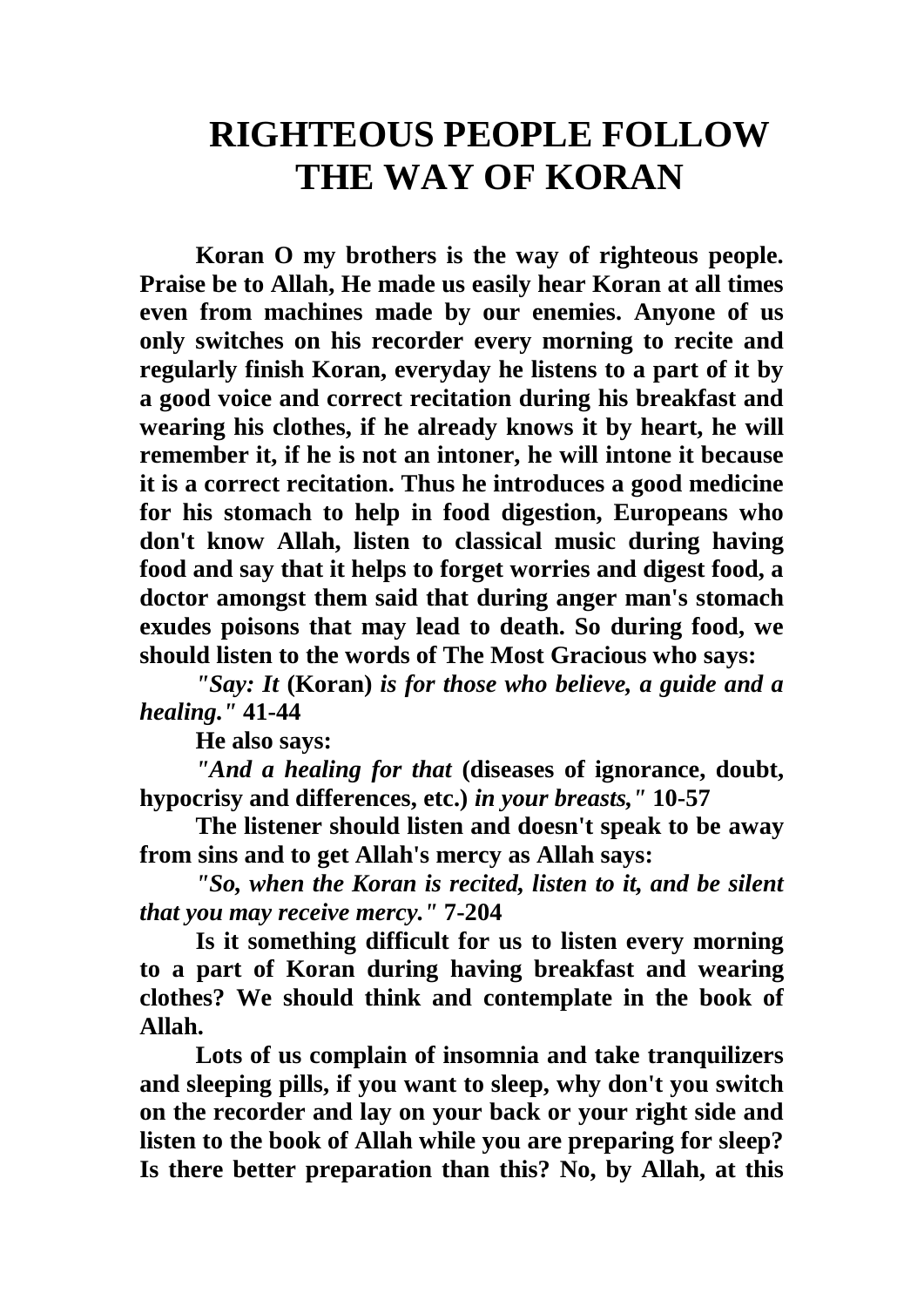**great time, man is alone with his God. As for a person who drives his car, he will have another recitation while he is going to work and coming back home, provided that it is continuous, so he finishes the Koran two times a month, at home and in his car.**

**A person should also have a time to recite Koran himself to satisfy the tongue by the words of The Most Gracious, please the ears by listening to The Most Gracious and to strengthen the sight by looking at the words of The Most Gracious. Allah doesn't ask us to do something difficult or too much in this respect, but He says as He is The Most Merciful and Compassionate:**

*"So, recite you of Koran as much as may be easy for you."* **73-20**

**We shouldn't neglect reciting, but continue because the prophet said:**

**"The best deeds to Allah are the most permanent even if they are less."<sup>1</sup>**

**All of us read Koran in Ramadan, some of us finish it five times, others finish it three times and others finish it once or twice, but after Ramadan, shouldn't we recite Koran? Whoever has a vacation or exemption from reciting Koran, shows it to me now, where did he get it from? Allah didn't say:** *"So, recite you of Koran as much as may be easy for you in Ramadan."* **But He said:**

*"So, recite you of Koran as much as may be easy for you."* **73-20**

**As long as your soul is in your body, you should be with Koran, dear brothers, I think we have no excuse if we neglect Koran.**

**I only said these words as a kind of pity for myself and for you not to be among those about whom Koran said to Allah complaining:**

1

<sup>1</sup> **By abi-Horayra – Mosnad Ash'shehab.**